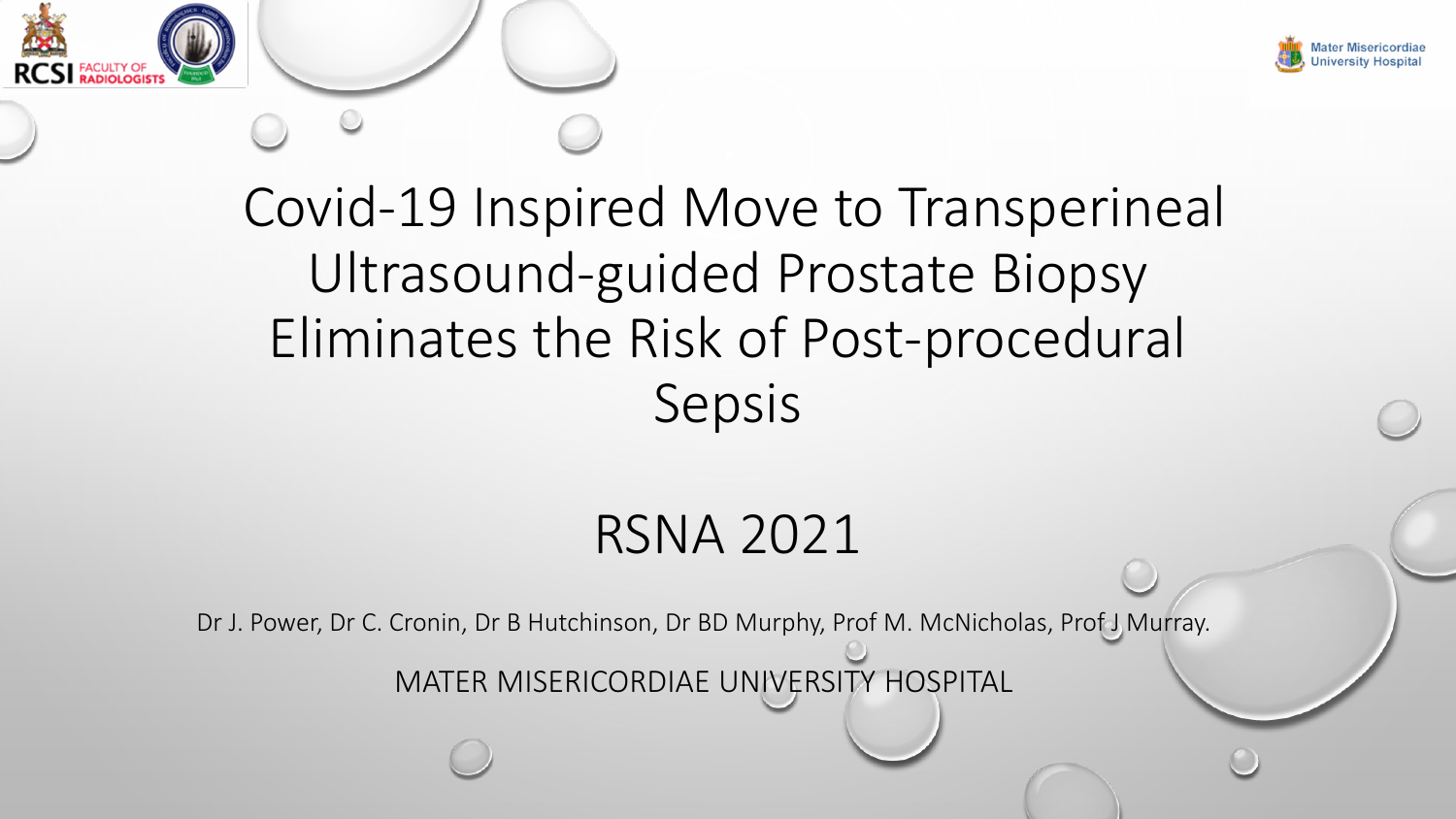



## BACKGROUND

- Transrectal ultrasound guided biopsy (TRUS bx) is currently most common route of prostate biopsy in Ireland and worldwide<sup>1</sup>
- TRUS related sepsis is increasing due to emergence of multi-drug resistant bacteria<sup>2,3</sup>
- 1996-2005: Fourfold increase in risk of hospitalization following TRUS<sup>4</sup>
- 2006-2011: Two-fold increased risk of hospitalisation between the years 2006-2011<sup>5</sup>
- Transperineal prostate biopsy (TP Bx) avoids the 'transfaecal approach' used in TRUS biopsy and has been shown to reduce rates of post-procedural sepsis<sup>6-9</sup>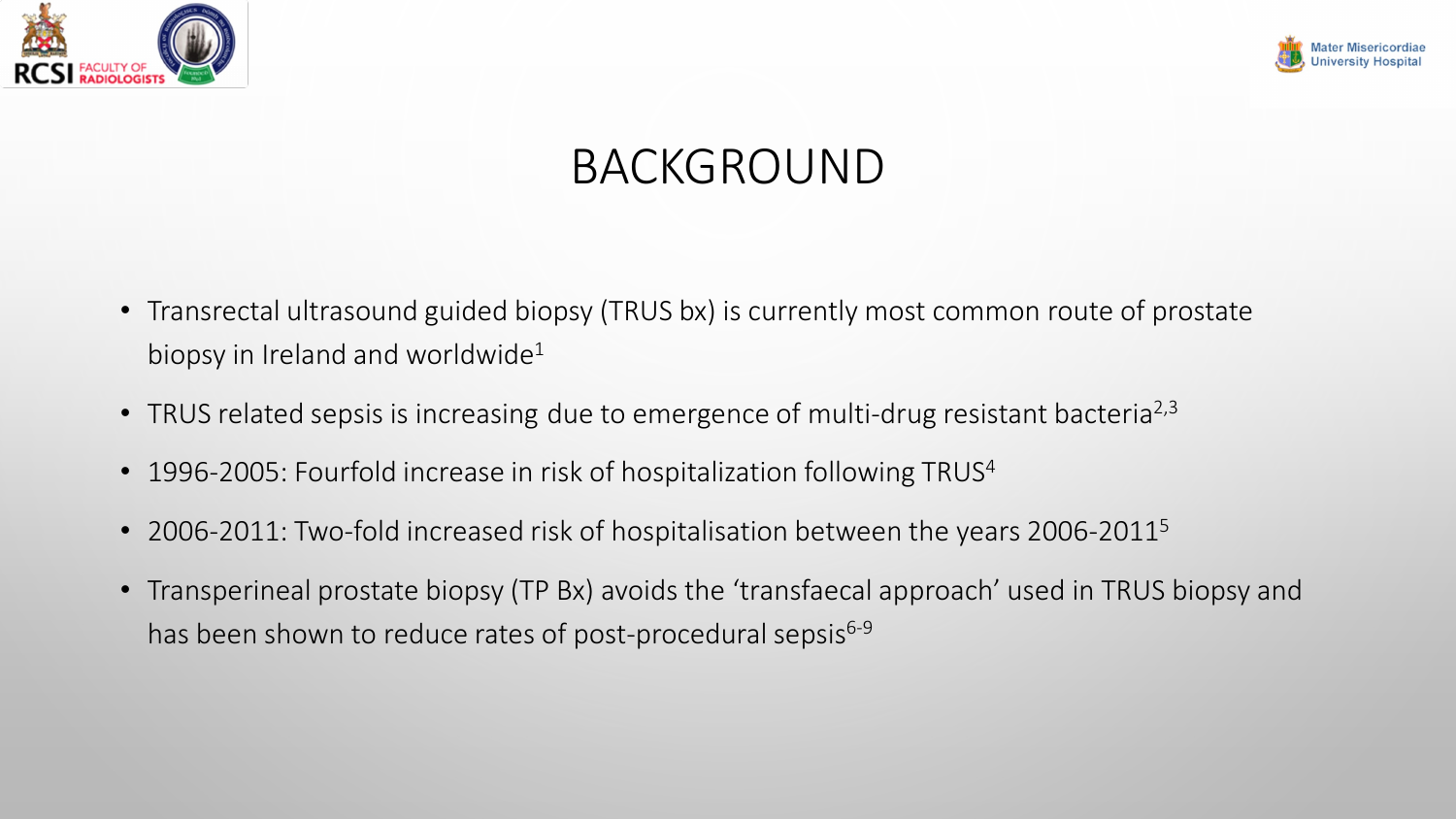## PURPOSE

- Our department transitioned to provide a solely TP prostate Bx service in April 2020
- This decision was influenced by the need to maintain a cancer diagnosis service during the Covid pandemic, while also reducing hospital admissions secondary to sepsis
- TP Bx complication data over a 12 months period (April 2020- April 2021) was compared to the TRUS Bx service provided the year prior (January – December 2019)
- Audit approval granted through hospital audit committee

#### Patient population:

- $\triangleright$  All patients who underwent prostate biopsy over the 12 month period were included
- $\triangleright$  Patients' mean age was 62, with a median PSA of 6
- 94% of patients had a pre-biopsy bi-parametric prostate MRI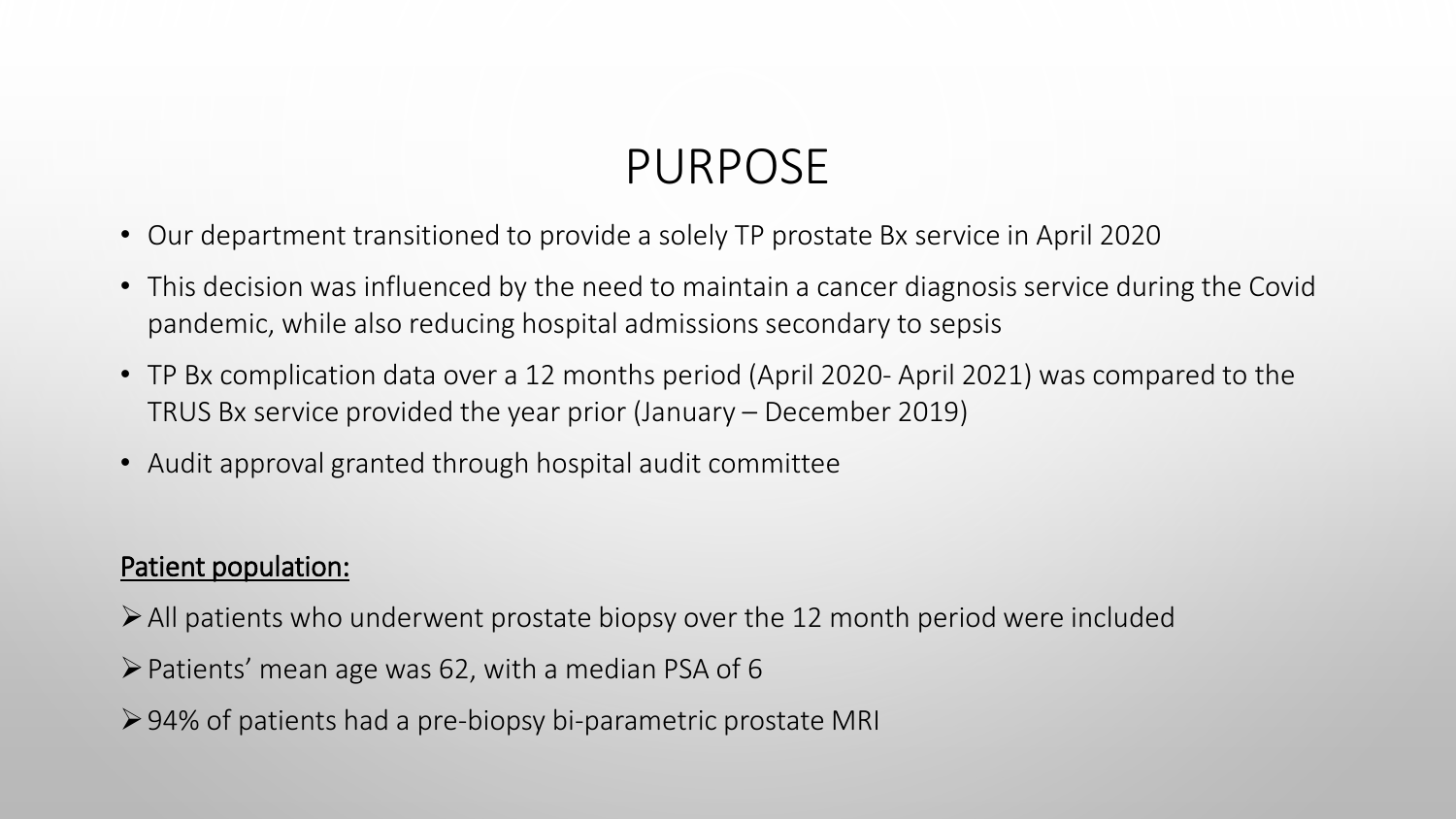



## PROCEDURE

| <b>TRUS Bx</b>                                                                                                               | TPBx                                                                                                                                                                                  | Fig 1 - TP Local anaesthesia                                                                                          |
|------------------------------------------------------------------------------------------------------------------------------|---------------------------------------------------------------------------------------------------------------------------------------------------------------------------------------|-----------------------------------------------------------------------------------------------------------------------|
| Standard TRUS procedure performed<br>with $12 \times 18$ -gauge samples taken<br>Targeted samples as required                | Coaxial technique with 17/18 gauge<br>needle and 1 needle pass to skin<br>bilaterally<br>5 samples of peripheral zone with 1<br>of transitional zone.<br>Targeted samples as required |                                                                                                                       |
| Local anaesthetic                                                                                                            | Local anaesthetic $-$ 82% of cases<br>Local anaesthetic and IV sedation -<br>$18\%$ of cases                                                                                          | Fig1: Sites of local anaesthetic administration to<br>the perineum prior to co-axial needle insertion<br>during TP Bx |
| Antibiotics: PO Ciprofloxacin 750mg or<br>IV Gentamicin 3mg/kg or IM<br>Amikacin15mg/kg depending on patient<br>risk factors | Antibiotics: PO Amoxicillin/clavulanic<br>acid 625mg                                                                                                                                  |                                                                                                                       |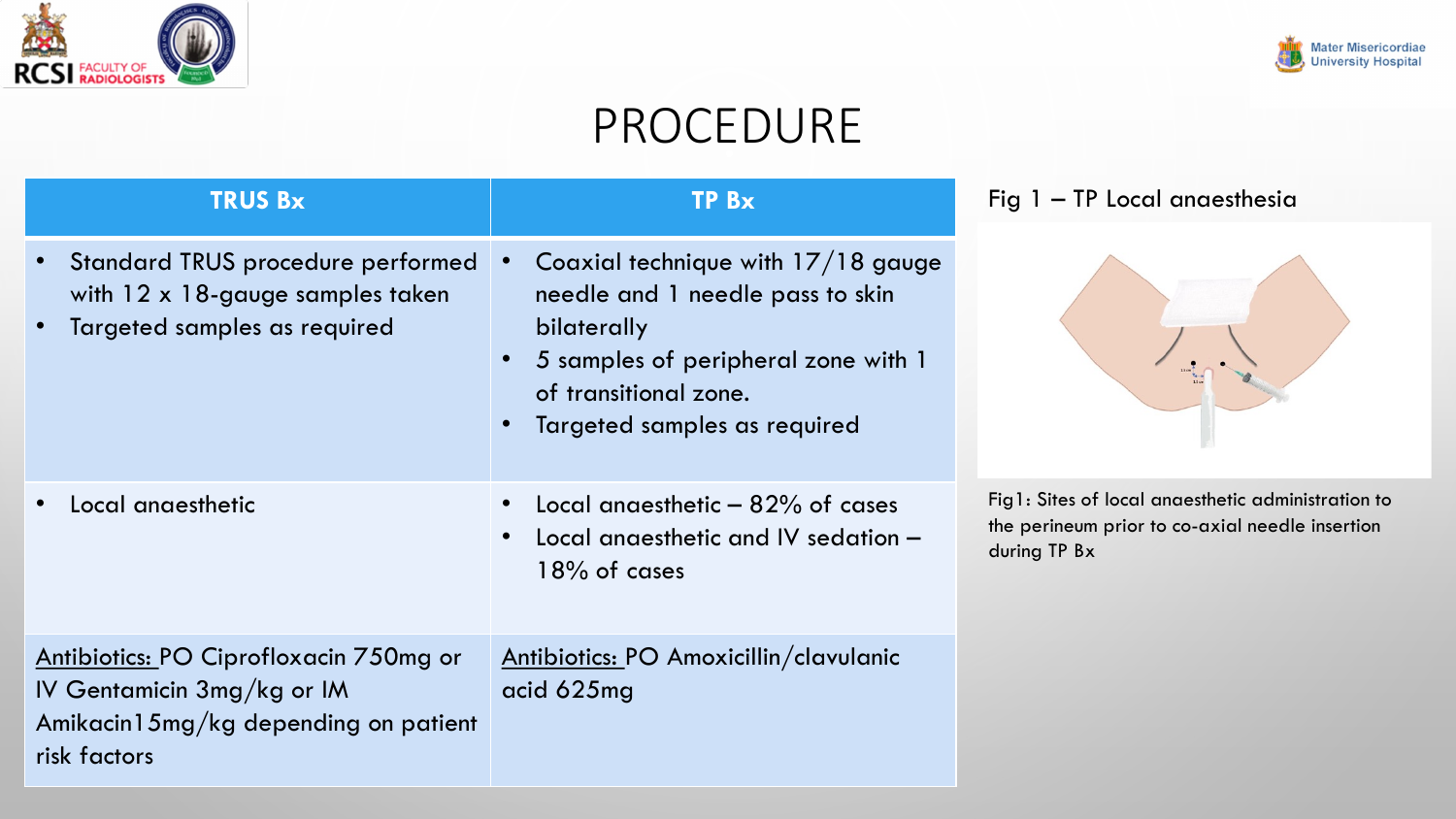## **METHODS**

- All patients receive letter with instruction and contact details in event of becoming symptomatic postprocedure
- Patients contacted by phone next day and reviewed at urology clinic within 2 weeks
- Reason for presentation/admission and length of admission, if admitted, was recorded

#### Complications recorded:

- Sepsis (blood culture confirmed or clinical sepsis without positive blood culture)
- UTI A or B (urine culture confirmed or clinical UTI without positive urine culture)
- $\triangleright$  Severe rectal haemorrhage
- $\triangleright$  Acute urinary retention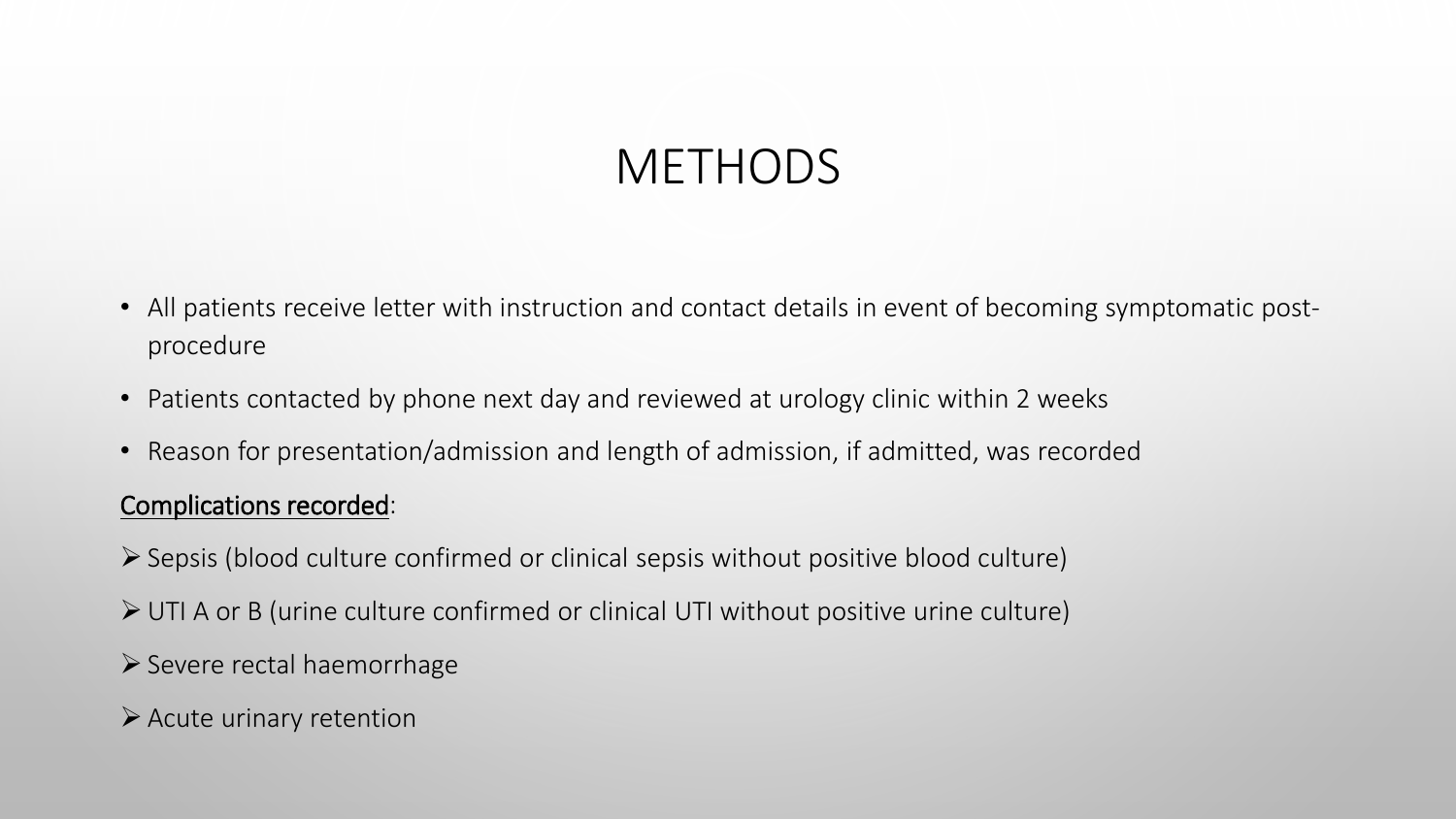



## 2019 TRUS AUDIT

- 590 TRUS Bx performed over 12 months
- 23/590 (3.9%) diagnosed with sepsis (8 blood culture confirmed, 15 clinically diagnosed)
- 9/590 (1.5%) diagnosed with urinary tract infections requiring oral antibiotics
- 1/590 (0.17%) had acute urinary retention
- 1/590 (0.17%) acute rectal haemorrhage requiring hospitalisation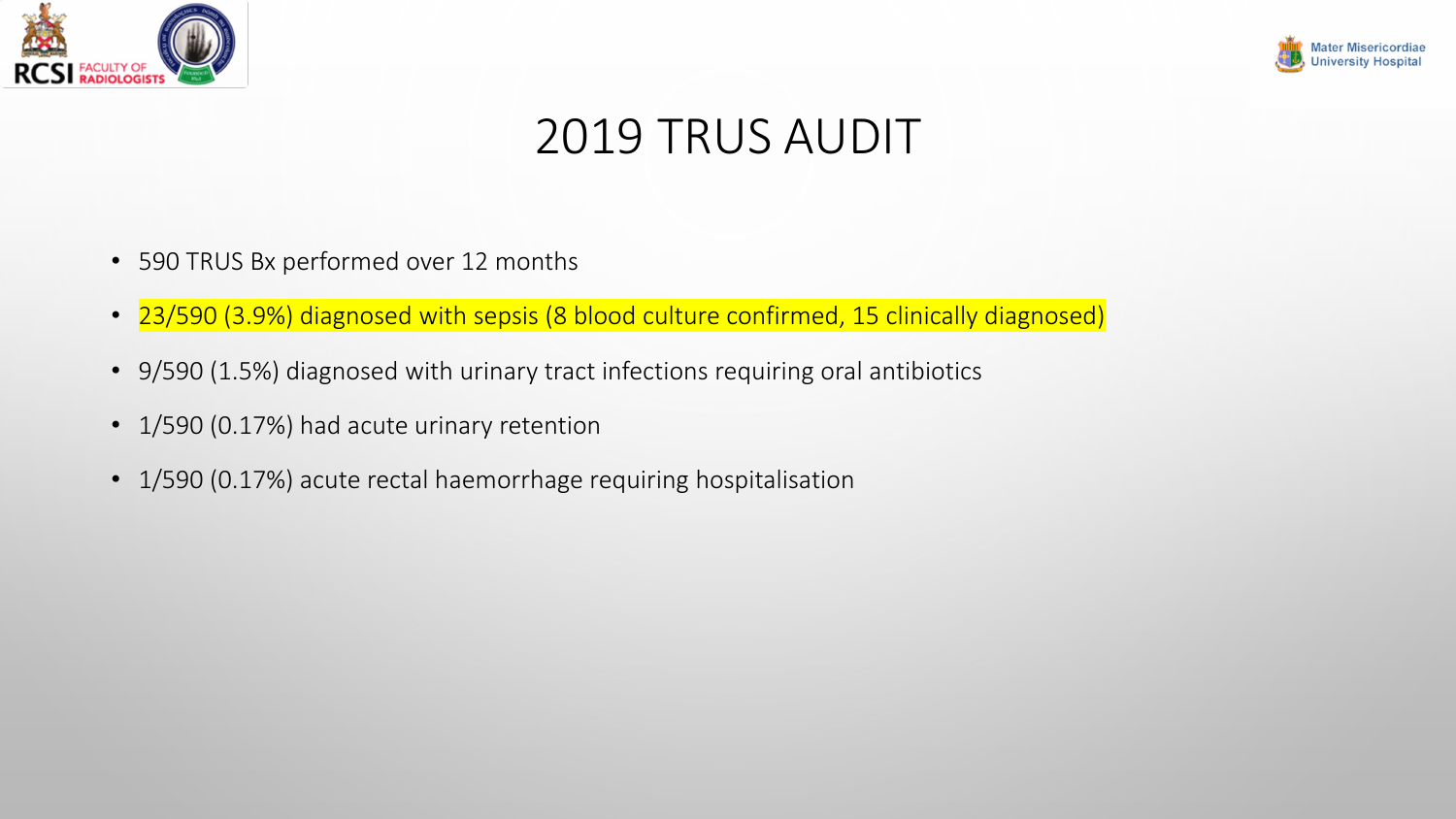



## TP BIOPSY UNDER LOCAL ANAESTHETIC APRIL 2020- APRIL 2021 RESULTS

- 510 TP Bx performed
- 0/510 cases of post procedural sepsis
- 0/510 cases of UTIs
- $2/510$  (0.4%) cases of urinary retention both managed via ED and community
- 0/510 cases of severe rectal haemorrhage requiring hospitalisation
- 1/510 (0.2%) cases of prolonged haematuria
- 0/510 hospital admissions

Fig 2 – Targeting a lesion on TP Bx







Fig 2: A PIRADS 4 lesion (A and B), with a US correlate (C) and the biopsy needle within the lesion (D)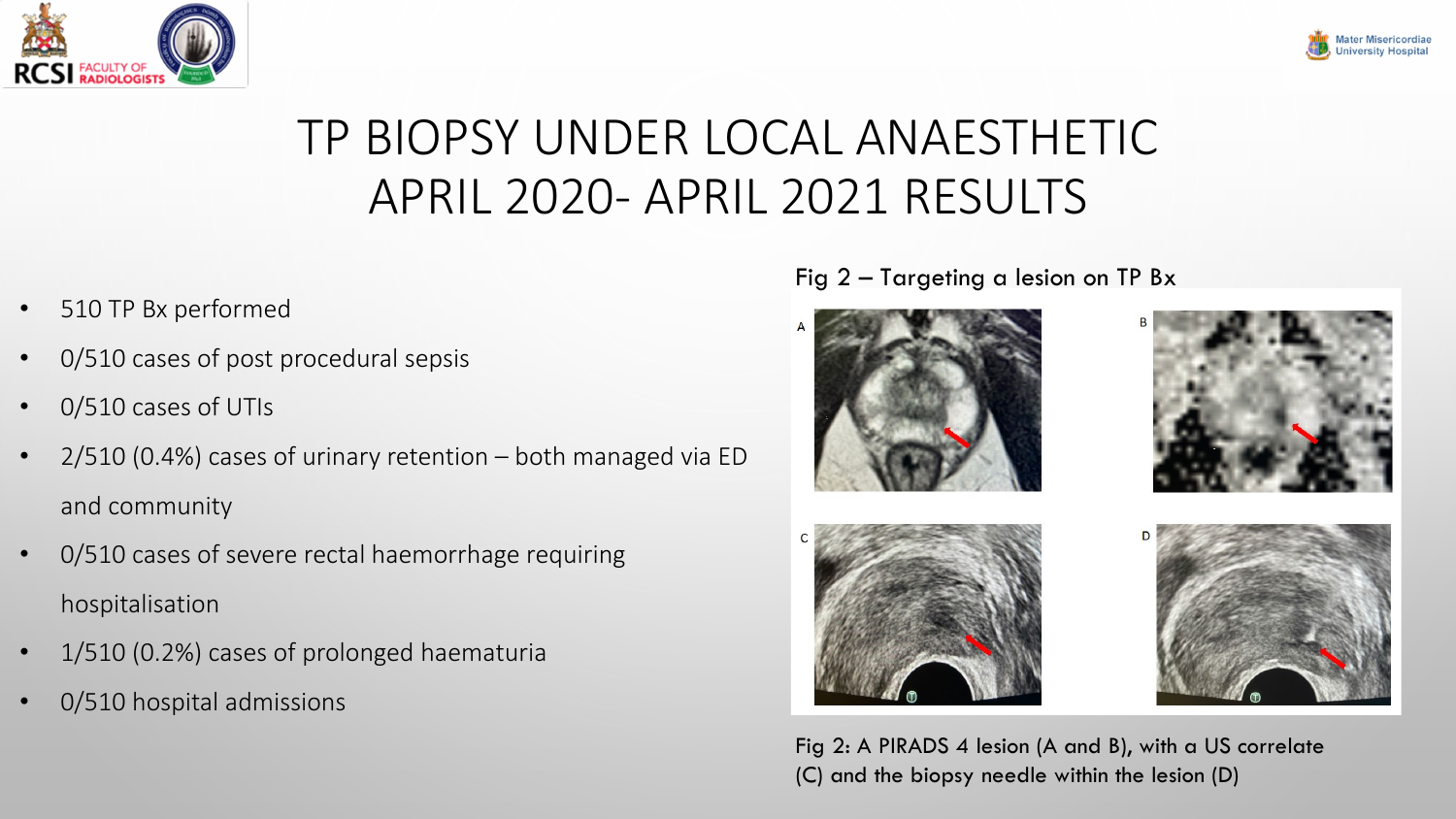### DISCUSSION

- A total of 73 days was spent in hospital due to sepsis secondary to TRUS bx including 2 admissions to HDU
- With an average 'bed cost' of €947 per day, the cost to health service was approximately €69,131 (\$80,397) not including further costs such as laboratory investigations, radiological imaging, and IV antibiotics
- Transition from TRUS to TP Bx eliminated post procedural infection and sepsis, abolishing admissions related to complications of prostate biopsy during the COVID pandemic while maintaining a prostate cancer diagnosis service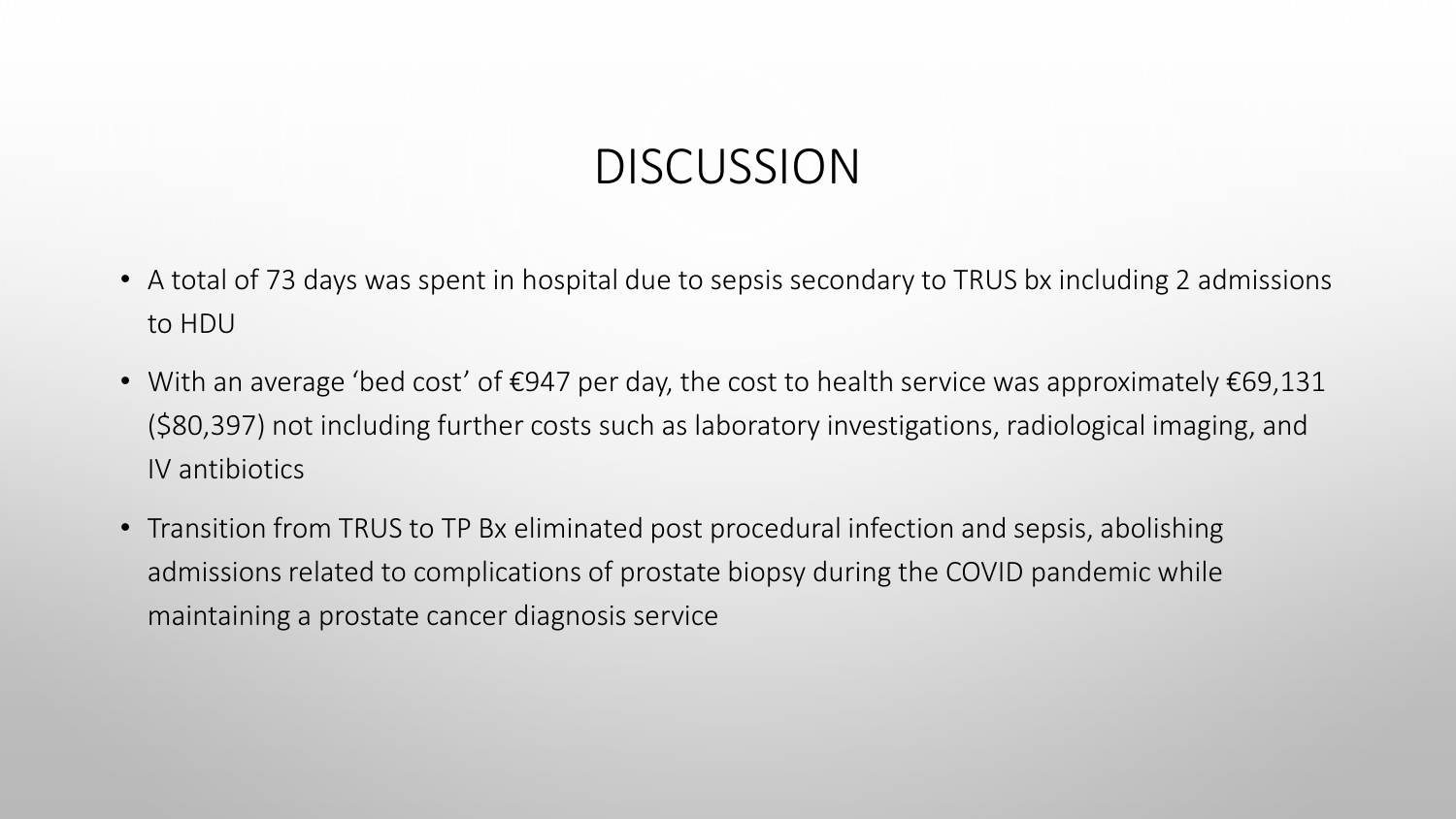### **CONCLUSION**

- TP Bx is a safer alternative to TRUS Bx
- Our experience shows that a transition from TRUS to TP Bx can be undertaken in a short time frame
- Over a 3 month period, we transitioned completely to TP Bx and now have 5 radiology consultants leading a prostate biopsy service that has replaced TRUS Bx
- Overhead costs are relatively small, with only a modified lithotomy chair and biplanar ultrasound probe required (approximate cost of \$35,000)
- This study has shown that sepsis related to prostate biopsy can be eliminated by transitioning to a TP route.
- We believe that TP Bx should now be the method of choice for tissue diagnosis in those with suspected prostate cancer